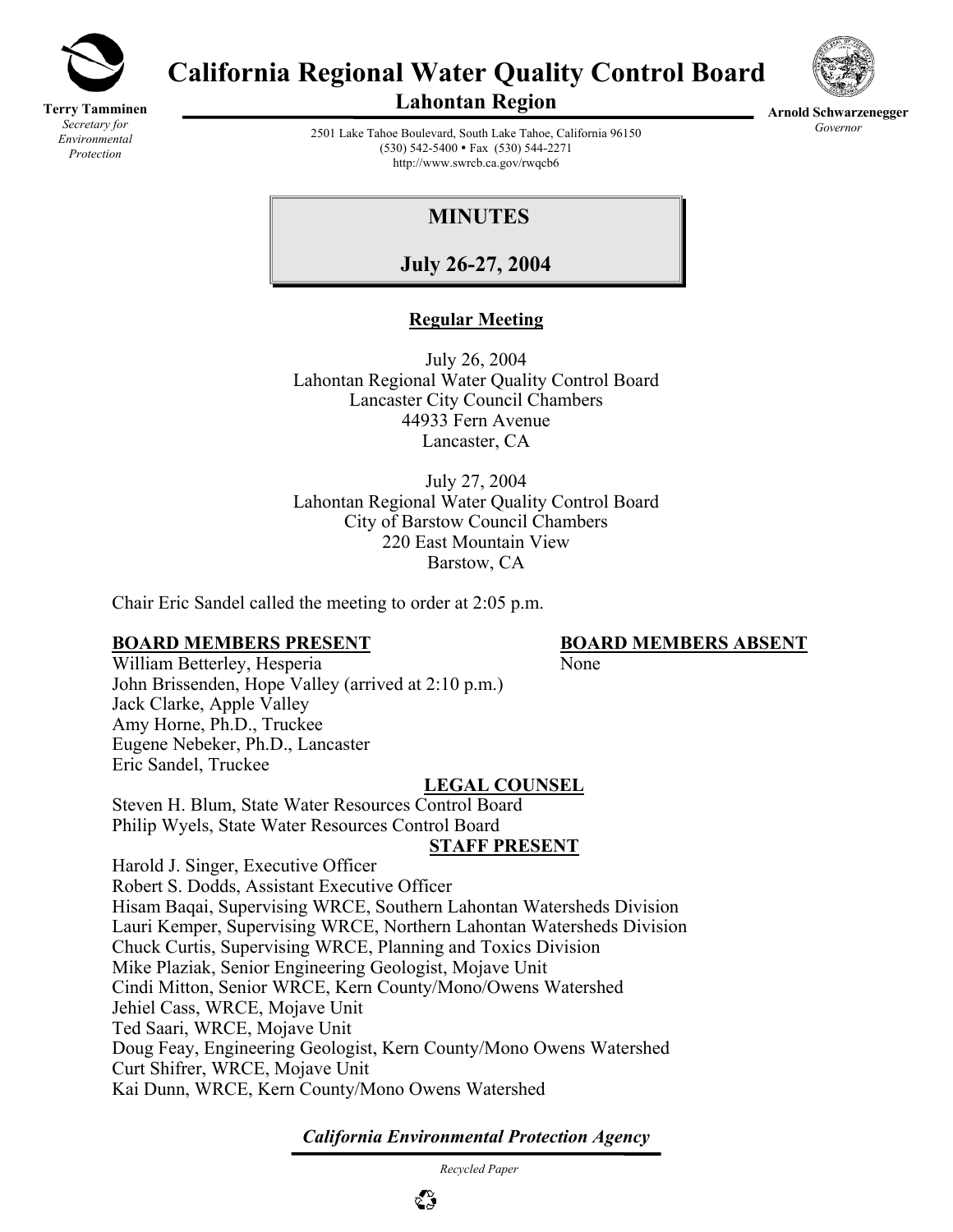Marietta Christoffersen, Office Technician Pamela Walker, Administrative Officer

## **ADDRESSING THE BOARD**

Donald Kasper, private citizen Lori Slater, private citizen Joe Baldus, private citizen Gerry Drake, private citizen Karl Hoeppner, Roosevelt Rural Town Council (RRTC) Ron Ferrell, RRTC Jerry Sterk, RRTC Barbara Firsick, RRTC Barbara Sterk, RRTC Justin Self, RRTC Robert Wood, Edwards Air Force Base (EAFB) Patrick Lendway, City of Barstow S. David Hotchkiss, City of Los Angeles Gene Coufal, Los Angeles Department of Water and Power (LADWP) Melanie Bostic, Eastside Property Owners Julie Kyle, Kyle & Kyle Ranches Steve Maguin, Los Angeles County Sanitation District (District) David Snyder, District Kathleen Burr, Los Angeles County Farm Bureau

#### **1. Executive Officer's Report**

Mr. Singer commented on the following:

- $\triangleright$  Research as a Tool in Tahoe Basin Issues
- ¾ Status Report on USFS Removal Action at Colorado Hill
- ¾ Molycorp Cleanup and Abatement Order Compliance Status Update
- $\triangleright$  El Mirage/Mojave River Dairy Issues

Funding sources and eligibility criteria for the Clean up and Abatement account were discussed.

## **2. CLOSED SESSION**

Board members met in closed session on July 26, 2004 from 2:50 p.m. until 4:14 p.m. to discuss items b, h, i, j, k, l, m, n, p and r. Authority: Government Code  $11126(a)(e)(2)(B)(I)$ .

The Board reconvened in open session at 4:15 p.m.

## **AMENDMENT OF WASTE DISCHARGE REQUIREMENTS**

## **3. Los Angeles County Sanitation District (LACSD) No. 20, The City of Los Angeles World Airport (LAWA), Harrington Farms and Antelope Valley Farming; Palmdale Water Reclamation Plant**

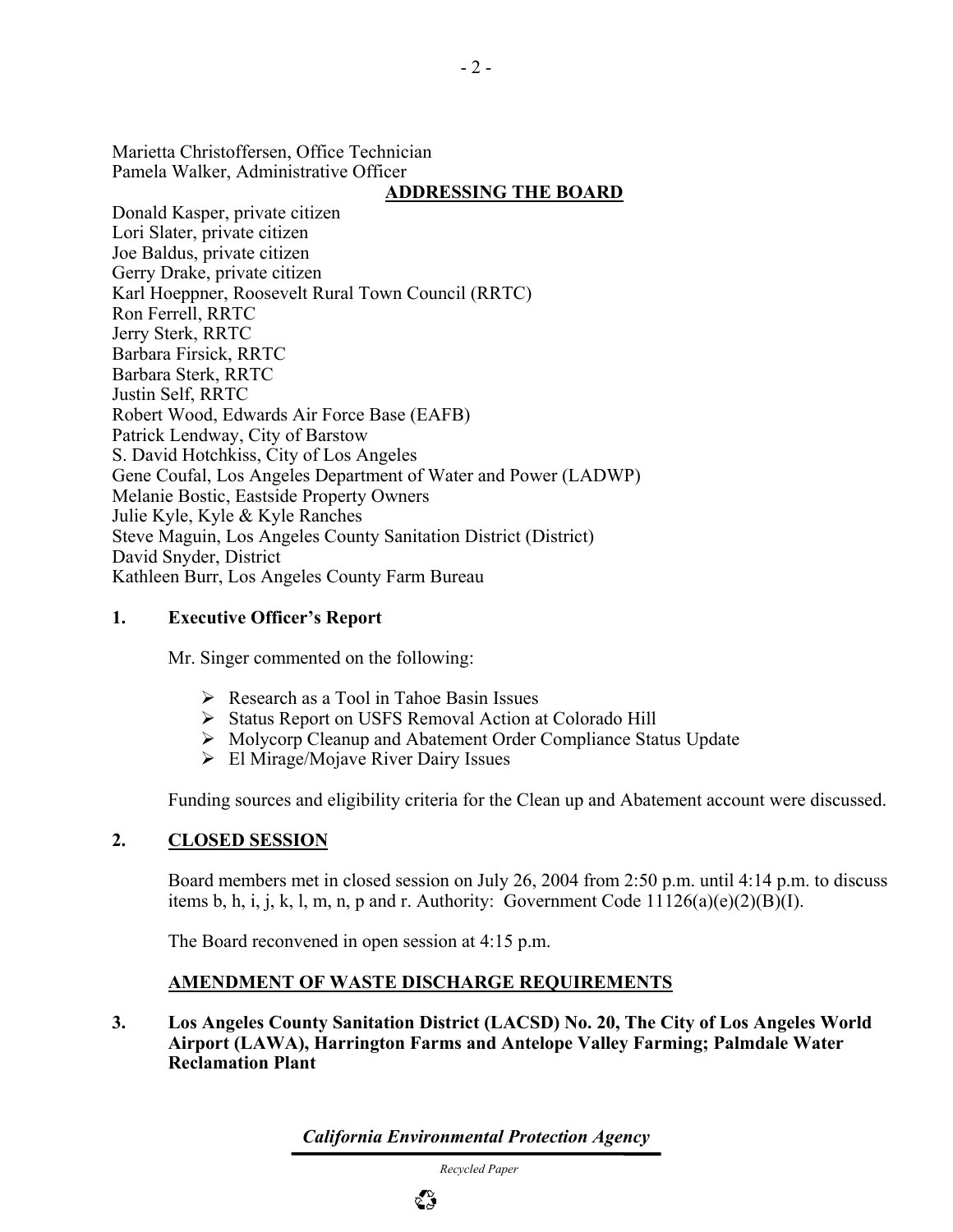Dr. Nebeker recused himself from this item.

Jehiel Cass, WRCE, gave the staff presentation and discussed the following:

- $\triangleright$  Reason for Amended WDRs
- $\triangleright$  Effluent Management Site Overview
- $\triangleright$  Recycled Water Users
- $\triangleright$  User Requirements
- $\triangleright$  District and Farmer Concerns

Mr. Cass concluded by noting that the order addresses both District and farmer concerns and recommended adoption of the proposed order.

David Snyder, District, asked that the names of users be removed from the title of the order since they appear in the order.

• **Motion:** Moved by Jack Clarke, seconded by William Betterley and **unanimously carried** to adopt the order with revisions to Items 1-4 and removing user names from the title of the order.

## **2. CLOSED SESSION**

Board members met in closed session on July 26, 2004 from 4:15 p.m. until 5:06 p.m. to discuss item k. Authority: Government Code 11126(a).

The Board reconvened in open session at 5:07 p.m. and the afternoon session adjourned.

## **Regular Meeting, Continued 7:00 p.m., July 26, 2004**

Chair Eric Sandel called the meeting to order at 7:10 p.m. Board members present: William Betterley, John Brissenden, Jack Clarke, Amy Horne and Eugene Nebeker

## **4. PUBLIC FORUM**

Lori Slater, private citizen, declared her concern over the quantity of storm water and possible contaminants it contains running through a channel on her property.

Mr. Singer pointed out that the issue is outside the jurisdiction of the Regional Board and recommended contacting local city and county flood control agencies.

Donald Kasper, private citizen, discussed pollution problems at Lake Elizabeth as a result of septic systems. He related additional concerns over proposed future large-scale expansion of the town of Lake Elizabeth and the impact it would have on water quality. He concluded by asking the Board to investigate water use by the golf course.

*California Environmental Protection Agency*

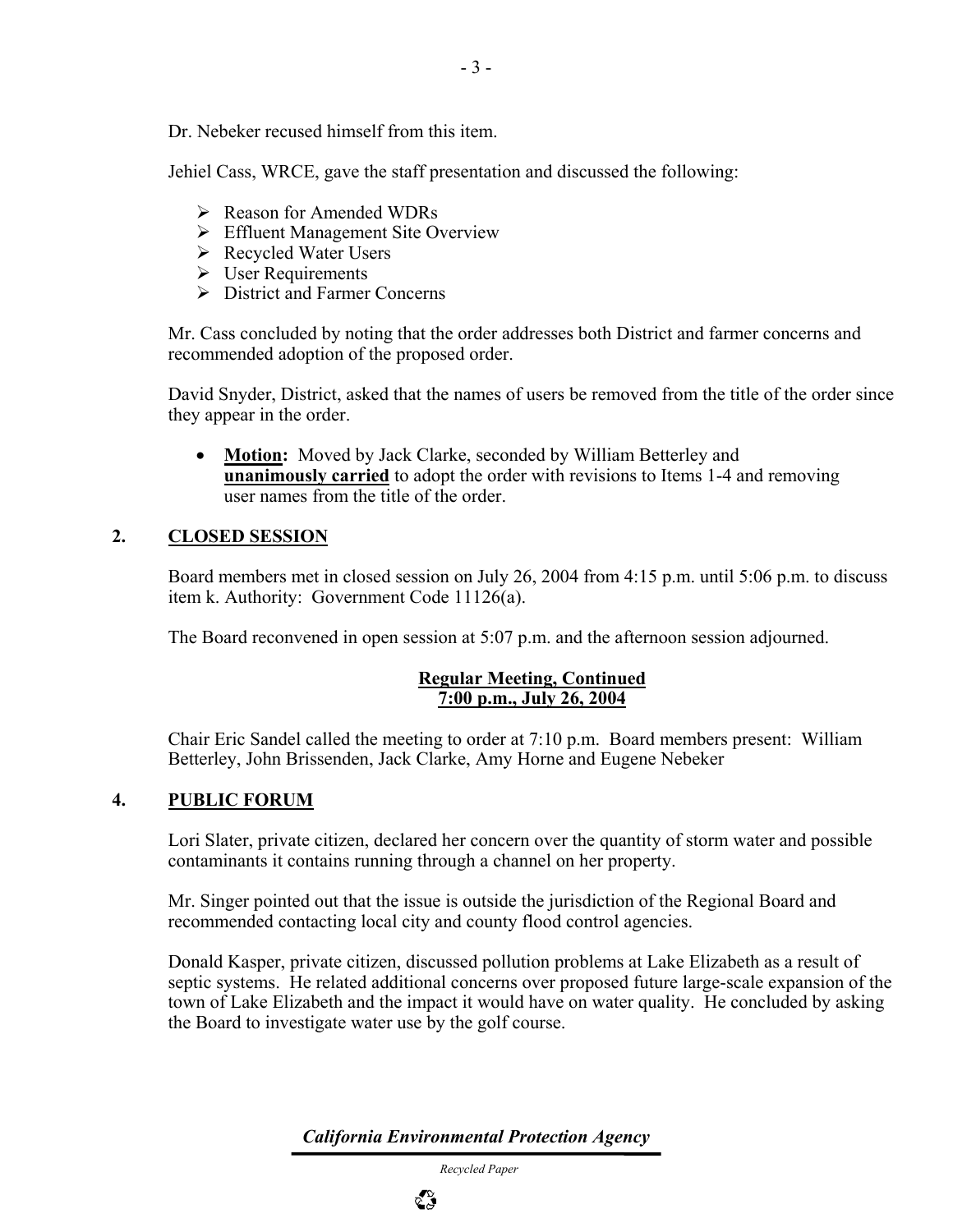#### **ENFORCEMENT**

**5.** *Public Hearing* **– Consideration of a Cease and Desist Order for Los Angeles County Sanitation District No. 14 – Violations of Waste Discharge Requirements – (Board Order No. R6V-2002-0053) For Lancaster Water Reclamation Plant (LWRP)** 

Mr. Sandel opened the public hearing and administered the oath.

Jehiel Cass, WRCE, gave the staff presentation and began by informing Donald Kasper, who spoke during the Public Forum, that Lake Elizabeth is in Region 4. His discussion included the following:

- $\triangleright$  Reason for the Cease and Desist Order
- $\triangleright$  Facilities Overview
- $\geq$  "2020" Facilities Plan
- ¾ Proposed Cease and Desist Order

Mr. Cass concluded by stating the District indicated it would not complete a project that would meet the Waste Discharge Requirement final compliance date of August 25, 2005 to eliminate the nuisance condition and as a result Board staff recommends adopting the Cease and Desist Order (CDO).

Steve Maguin, District, provided a monthly project update. He informed the Board that a lawsuit challenging the adequacy of the CEQA document analyzing the "2020 Facilities Plan" was filed and he reviewed the District's comment letter in response to the proposed CDO.

Robert Woods, EAFB, read a letter in objection to the nuisance condition, effluent overflow management problems, which have existed on Rosamond Dry Lake for more that 40 years.

Mr. Woods responded to Board member questions.

Barbara Firsick, RRTC, supported the concept of the CDO but felt it was weak, not requiring significant progress. She asked the Board to improve the CDO, impose a strong ACL and to implement a connection ban.

Barbara Sterk, RRTC, asked why building reservoirs and a tertiary plant required so many studies and could not be expedited, given the ground water contamination in the valley.

Karl Hoeppner, RRTC, stated that although he supports the CDO, it should contain shorter timelines to resolve the wastewater problem on Rosamond Dry Lake. He felt the District should be subject to an ACL and a connection ban should be imposed.

Melanie Bostic, Eastside Property Owners, asked the Board to stop uncontrolled growth by adopting the CDO, thereby protecting both the water and endangered species in the Antelope Valley.

*California Environmental Protection Agency*

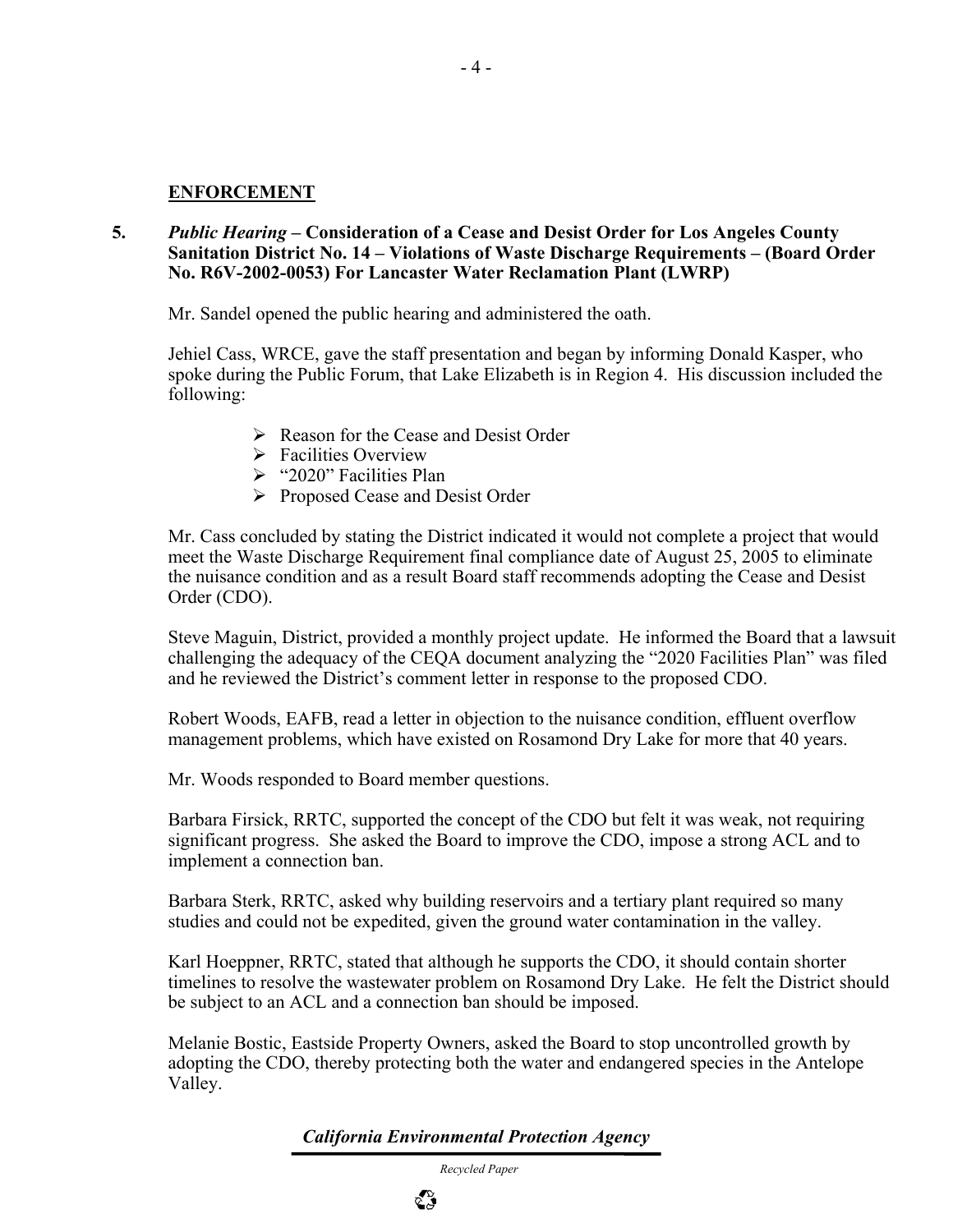Joe Baldus, private citizen, reminded the Board of their responsibility to protect surface and ground water. He asked the Board to consider a CDO with shorter time frames and to impose an ACL.

Ron Ferell, RRTC, expressed his disgust that a 40-year old problem had not been remedied.

Gerry Drake, private citizen, asked the Board to ensure that tertiary treatment and not sprinkle irrigation of wastewater occurs.

Mr. Kasper informed the Board that he assisted Melanie Bostic in filing a CEQA complaint in the Los Angeles County Superior Court for the District's failure to comply with CEQA in its EIR process for the LWRP plan. He went on to enumerate recommendations for resolving the problem that exists as a result of the District's neglect.

Justin Self, RRTC, stated the Council is looking for reform within the District and has requested the resignation of the chief operating officer. In addition, a petition requesting Jim Stahl's resignation has been circulated throughout the Antelope Valley.

Hisam Baqai, Supervising WRCE, commented on the schedule for completion of the tertiary treatment plant and why it is not appropriate to consider an ACL penalty at this time. He also pointed out why a connection ban would not have any real significance in reducing the effluent induced flows to Rosamond Lake.

Mr. Cass commented on the District's July 26, 2004 letter and related proposed changes to the CDO.

Mr. Singer noted that although several speakers felt the order should be strengthened to include interim dates to track the District's progress in implementing their 2020 plan, the proposed order has a final compliance date that is consistent with the District's schedule for the various steps to implement their plan. He also emphasized that at any point through the process if the Board found the District was not making sufficient progress, and they could violate the August 2009 date, a more stringent order could be adopted.

Mr. Maguin noted that the District has developed a project and is moving as expeditiously as possible to get off the dry lakebed.

Mr. Sandel closed the public hearing.

Phil Wyels noted that the first staff recommended change was not appropriate and he also pointed out a typo in the proposed CDO. He informed the Board of all the enforcement options available.

Mr. Sandel reopened the public hearing for dialogue between the Board and staff only.

Mr. Singer put into context the major issues discussed during deliberations over the proposed CDO.

Board discussion with direction to staff followed.

## *California Environmental Protection Agency*

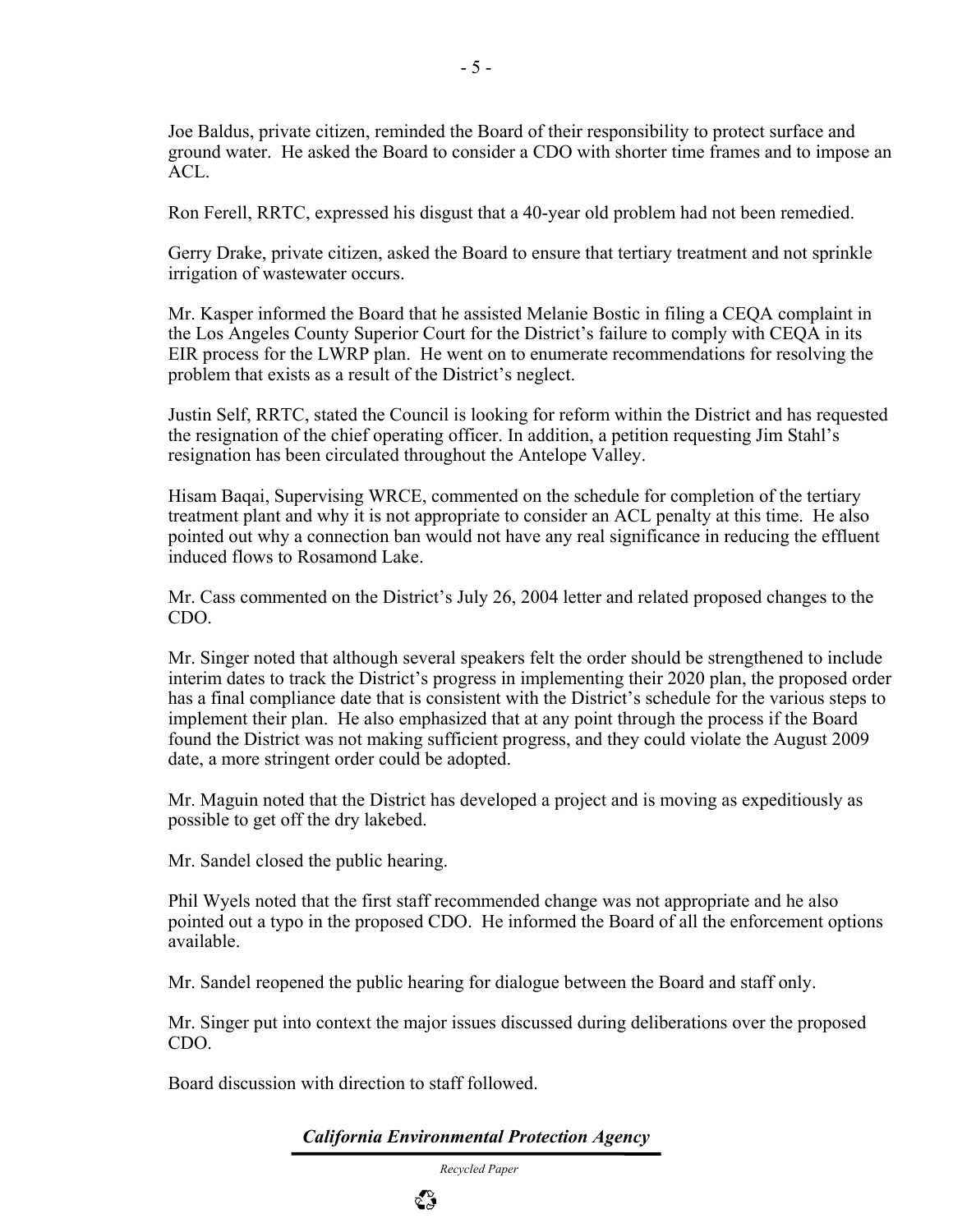• **Motion:** Moved by Jack Clarke, seconded by William Betterley and **unanimously carried** to continue Item 5 until the next southern meeting (October).

#### **6.** *Public Hearing* **– Consideration of a Cease and Desist Order for Los Angeles County Sanitation District No. 20 – Violations of Waste Discharge Requirements – (Board Order No. 6-00-57) For Palmdale Water Reclamation Plant**

Mr. Sandel opened the public hearing and administered the oath.

Mr. Cass, WRCE, made the staff presentation and discussed the following:

- $\triangleright$  Reason for Cease & Desist Order
- $\triangleright$  Facilities Overview
- $\triangleright$  Proposed Cease & Desist Order including Late Revisions
- $\triangleright$  Flow Projections

Mr. Cass noted that the owner of land where effluent is disposed, Los Angeles World Airports, (not named as a responsible party) stated its support of the CDO in a July 9, 2004 letter.

In conclusion, Mr. Cass recommended adoption of the CDO, including continued oversight of the implementation of interim actions.

Mr. Singer responded to Mr. Clarke's question.

Steve Maguin, District, referenced a letter that outlined the District's proposed projects, however he disagreed with a regulatory mandate that lacked provisions for variables. He noted nitrate levels reductions under the CAO and questioned the basis of the CDO.

Mr. Cass and Mr. Singer responded to Mr. Maguin's question.

Mr. Maguin responded to Board member questions.

Mr. Cass responded to questions from Ms. Kemper.

Barbara Firsick read a letter asking the Board to improve the CDO with tighter timelines, to issue a significant ACL and implement a connection ban.

Julie Kyle asked the Board to remand the CDO back to staff for tighter deadlines and milestones that demonstrate significant progress and to impose a connection ban. She also requested that Chair Sandel write a letter to Jim Stahl in support of working with the community to select a more economically and environmentally acceptable project.

Melanie Bostic proposed that the Board stop housing development until the sewage problem is solved.

Jerry Sterk, RRTC, wanted the District to stop land spreading before his well is impacted.

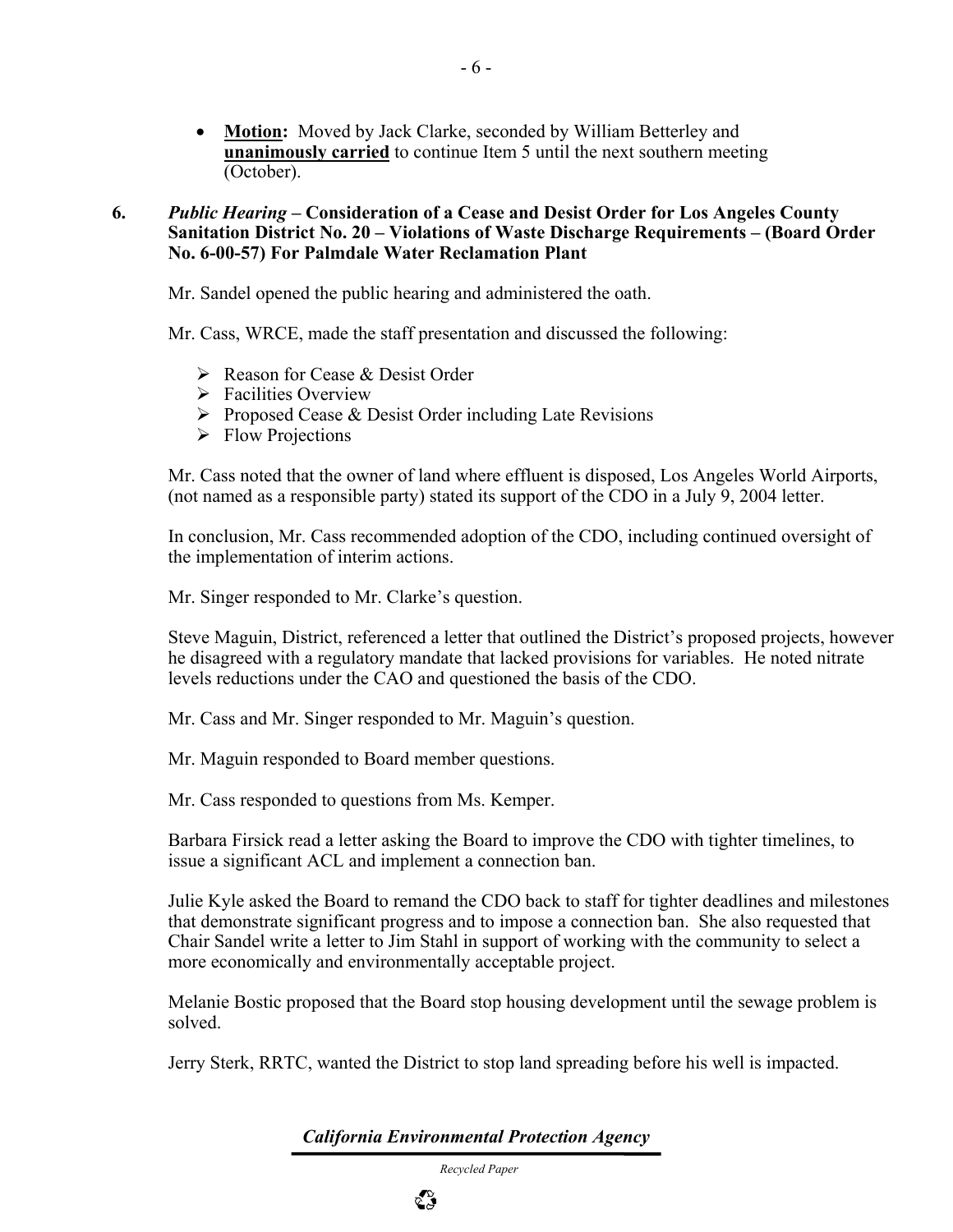Ron Ferrell asked to Board to insure that the groundwater contamination problem is solved before the entire valley is affected.

Donald Kasper submitted his written statements for the record. Mr. Kasper then commented on connection bans, plume movement, and land spreading in areas where flooding is a problem.

Kathleen Burr, Los Angeles County Farm Bureau, speculated that nitrate levels are diminishing because farmers using groundwater are pumping out the problem through agricultural operations.

Mr. Maguin noted that nitrate reductions were attributable to reduced land application because the agronomic rate in agriculture has increased dramatically.

Mr. Baqai and Mr. Plaziak addressed comments made by the District.

Mr. Sandel closed the public hearing.

Board discussion followed.

- **Motion:** Moved by Amy Horne and seconded by William Betterley to adopt the Cease and Desist Order as proposed. **Voting "yes":** Jack Clarke, William Betterley, Amy Horne, Eric Sandel. **Voting "no":** John Brissenden. **The motion did not carry.**
- **Motion:** Moved by Eric Sandel and seconded by Amy Horne to adopt the Cease and Desist Order with late revisions **Voting "yes":** Jack Clarke, William Betterley, Amy Horne, Eric Sandel. **Voting "no":** John Brissenden. **The motion did not carry.**

The Board **unanimously agreed** to continue Item No. 6 until the October Board meeting. In response to the Board's request, staff will prepare a connection ban workshop item for the October Board meeting.

The evening session adjourned at 12:03 a.m.

## **Regular Meeting, Continued in Barstow 1:00 p.m., July 27, 2004**

Chair Eric Sandel called the meeting to order at 1:18 p.m. Board members present: William Betterley, John Brissenden, Jack Clarke, Amy Horne and Eugene Nebeker.

#### **7. PUBLIC FORUM**

No one addressed the Board under Public Forum.

#### **9. ADOPTION OF THE UNCONTESTED CALENDAR**

Mr. Singer pointed out a formatting error in Item No. 14.

Lauri Kemper, Supervising Engineer, answered questions on Item Nos. 10 and 11.

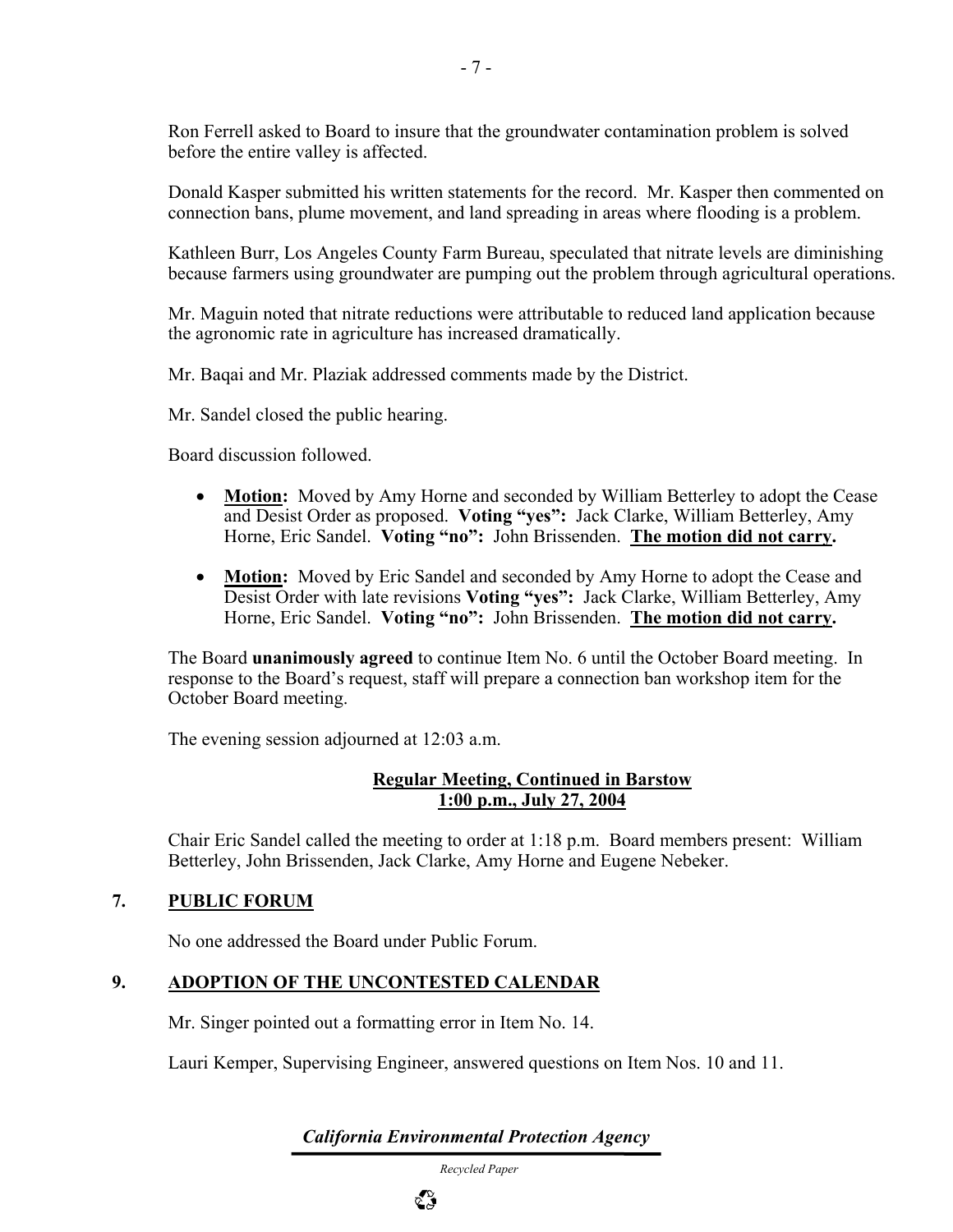Art Rivera, County of San Bernardino, Solid Waste Management Division, answered questions on Item No. 10.

• **Motion:** Moved by William Betterley, seconded by Jack Clarke and **unanimously carried** to adopt the Uncontested Calendar as amended.

John Brissenden recused himself from Item No. 11 of the Uncontested Calendar.

#### **ENFORCEMENT**

**12.** *Public Hearing* **– Consideration of a Cease and Desist Order Requiring the City of Barstow to Cease and Desist from Discharging Waste in Violation of Waste Discharge Requirements (Board Order No. 6-94-26), Barstow Wastewater Treatment Plant** 

Mr. Sandel opened the public hearing and administered the oath.

Curt Shifrer, WRCE, described the City of Barstow's Waste Water Facilities and discussed which specific requirements in the WDRs the city violated.

Cindi Mitton, Senior WRCE, discussed the proposed Cease and Desist Order, including the proposed schedule for completing tasks needed to achieve compliance with the WDRs.

Ms. Mitton, Mr. Shifrer and Mr. Baqai responded to Board member questions.

Patrick Lendway, City of Barstow, referenced studies that affirmed other sources of contamination along the Mojave River and assured the Board of the city's commitment to proceed in eliminating its share of the nitrate issue and improving water quality in the Mojave Basin. He discussed the workplan and pointed out improvements recently made at the facility. In conclusion, Mr. Lendway requested that a letter from the city be included for the record.

Mr. Lendway responded to Board member questions.

Mr. Sandel closed the public hearing.

The public hearing was reopened in order for staff to respond to Board member questions.

- **Motion:** Moved by Eugene Nebeker, seconded by Jack Clarke and **unanimously carried** to adopt the CDO as proposed. **Voting "yes":** John Brissenden, William Betterley, Jack Clarke, Amy Horne, Eric Sandel.
- **13.** *Public Hearing* **Consideration of an Administrative Civil Liability Order for the Los Angeles Department of Water and Power (LADWP): Violation of Waste Discharge Requirements contained in Board Order No. 6-95-64 for the February 10, 2003 Discharge of Sewage to the Los Angeles Aqueduct**

Mr. Sandel opened the public hearing and administered the oath.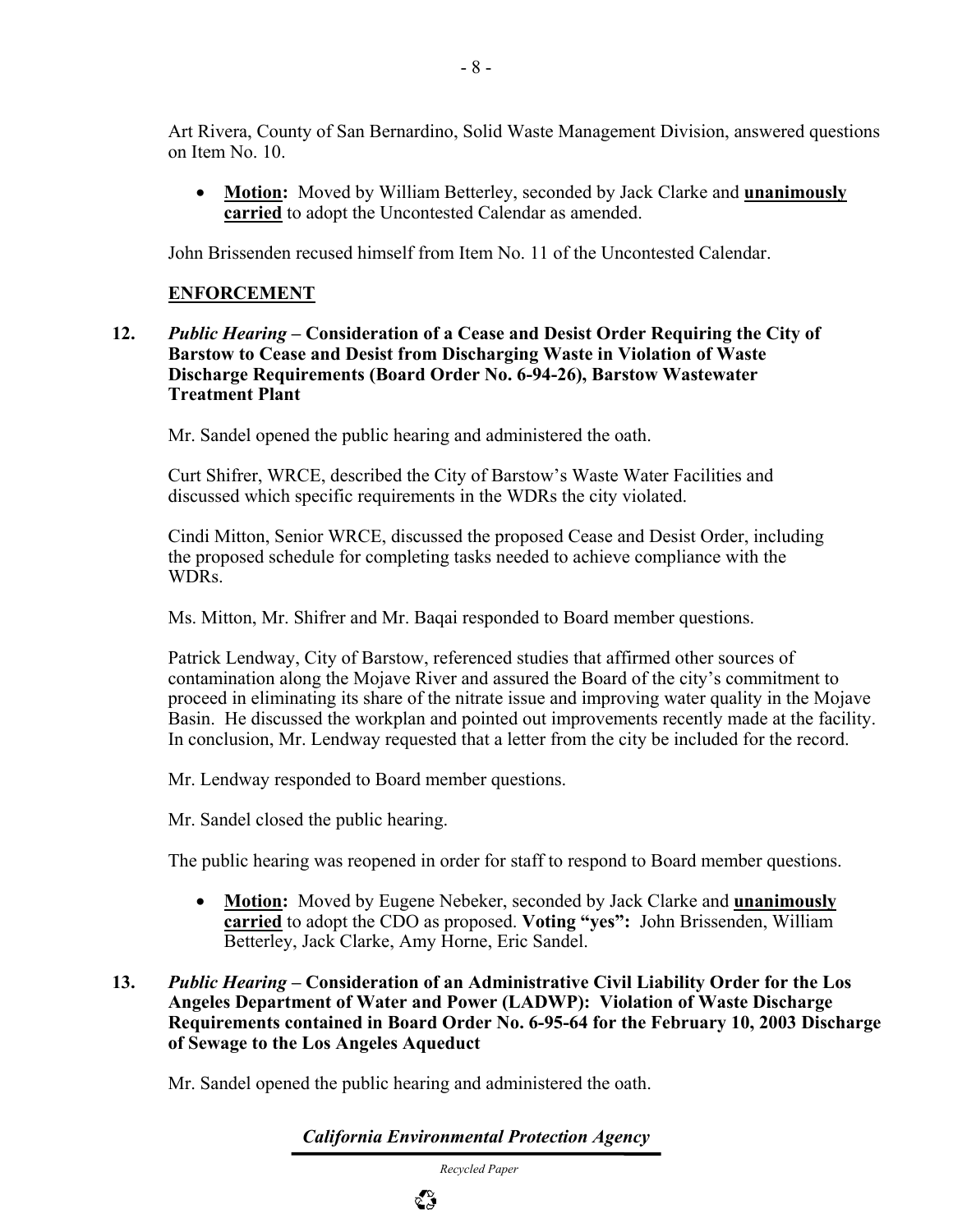Ms. Mitton gave the staff presentation as follows:

- $\triangleright$  Independence sewage treatment plant
- $\triangleright$  Spill event
- $\triangleright$  Waste Discharge Requirements
- ¾ Proposed Enforcement

In conclusion, Ms. Mitton recommended adoption of the ACL for the full monetary amount without any environmental projects.

Mr. Singer explained the factors considered in determining the amount of the ACL.

S. Douglas Hotchkiss, Assistant City Attorney for the City of Los Angeles, provided an overview of the city's position. He pointed out that LADWP's position, based on a constitutional prohibition on gifts of public property, is that the citizens of Independence would have to bear the cost of any fine the Board imposed.

Mr. Singer answered questions about supplemental environmental projects (SEPs).

Gene Coufal, Manager of the Los Angeles Aqueduct, highlighted information that differed from the staff report and he discussed cleanup efforts. He asked the Board to consider the subsidized rate benefit the citizens of Independence received from LADWP over a 20-year plus period, and asked the Board to offset the fine by considering SEPs.

Steven Blum commented on LADWPs interpretation of the constitutional prohibition on gifts of public property.

Mr. Sandel closed the public hearing.

Mr. Blum noted a minor wording change to the proposed ACL Order.

Mr. Singer defined compliance projects and SEPs for the Board members.

Board discussion followed.

• **Motion:** Moved by Eugene Nebeker, seconded by William Betterley to adopt the Order as proposed and discuss the proposed SEPS as a separate item.

Dr. Nebeker withdrew his motion.

• **Motion:** Moved by Eugene Nebeker, seconded by William Betterley and **carried** to adopt the Order in the amount of \$275,000 as amended.

Opposed: John Brissenden

Mr. Sandel reopened the public hearing.

Mr. Singer explained why he did not recommend SEPs and discussed additional information about compliance projects.

*California Environmental Protection Agency*



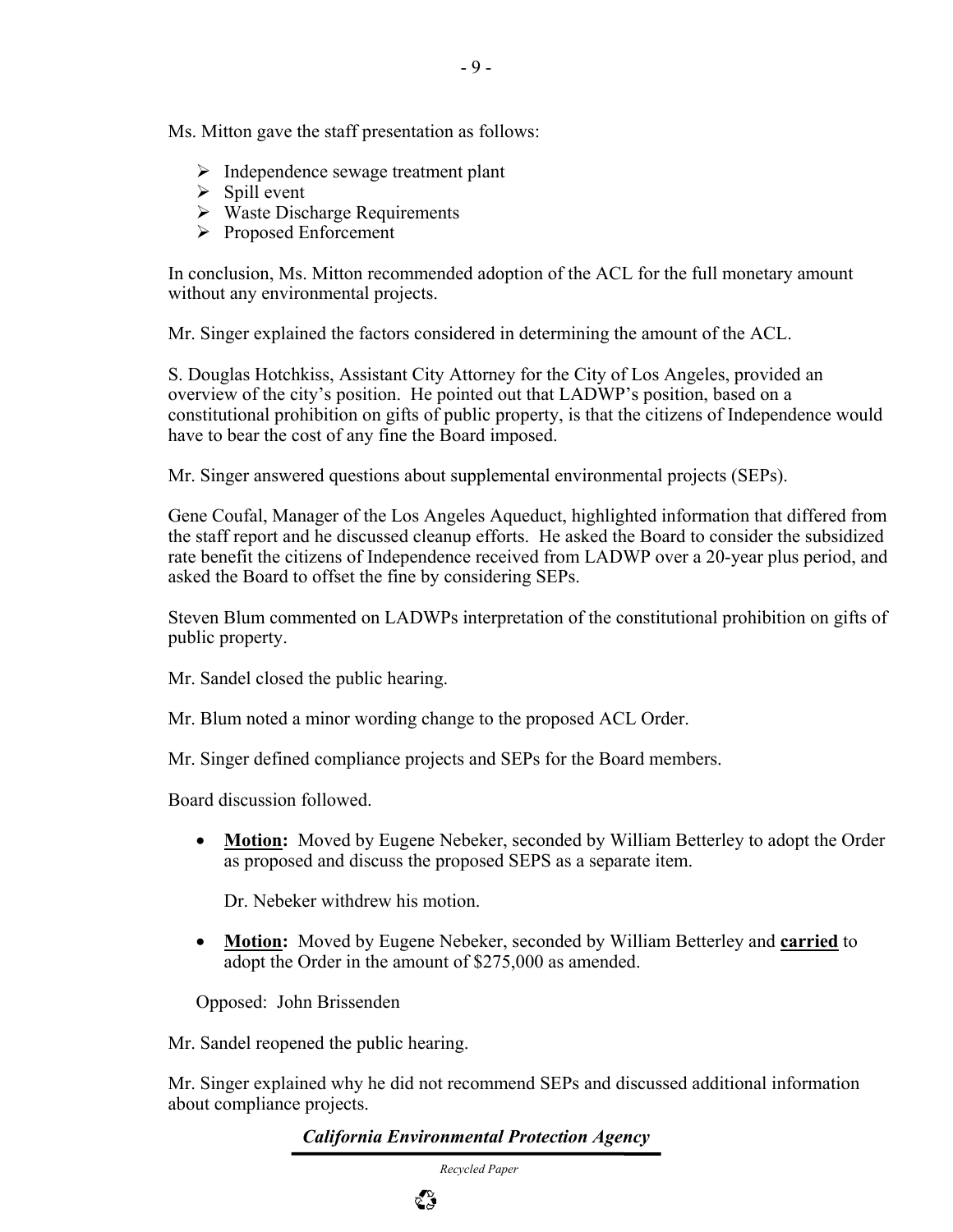Board and staff discussion continued.

Mr. Coufal noted that the projects listed would benefit the valley and he answered Board member questions.

• **Motion:** Moved by Eugene Nebeker, seconded by Amy Horne and **carried** to adopt the Order in the amount of \$275,000 with \$94,000 stayed pending completion of supplemental environmental projects listed as Nos. 2 and 3 within 18 months, allowing extension by the Executive Officer for good cause.

Opposed: John Brissenden

This motion **supersedes** the prior motion.

The afternoon session of the meeting adjourned at 5:10 p.m.

#### **Regular Meeting, Continued 7:00 p.m., July 27, 2004**

Chair Eric Sandel called the meeting to order at 7:05 p.m. Board members present: William Betterley, John Brissenden, Jack Clarke, Amy Horne and Eugene Nebeker

## **MITIGATED NEGATIVE DECLARATION**

**17.** *Public Hearing* **– Resolution Certifying a Mitigated Negative Declaration for PG&E's Interim Plume Containment and Hexavalent Chromium Treatment Project; at the Desert View Dairy, Hinkley** 

## **NEW WASTE DISCHARGE REQUIREMENTS**

#### **18. Pacific Gas and Electric Company, Interim Plume Containment and Hexavalent Chromium Treatment Project**

Mr. Sandel opened the public hearing. One presentation was made for both Items 17 and 18.

Kai Dunn, WRCE, made the staff presentation and discussed the following:

- $\triangleright$  History
- ¾ Chromium Ground Water Plume
- $\triangleright$  Project Description
- $\triangleright$  CEQA Compliance
- ¾ Proposed WDR
- $\triangleright$  Long-Term Cleanup Approach

Mr. Dunn concluded by recommending adoption of the Resolution and Order as proposed.

*California Environmental Protection Agency*